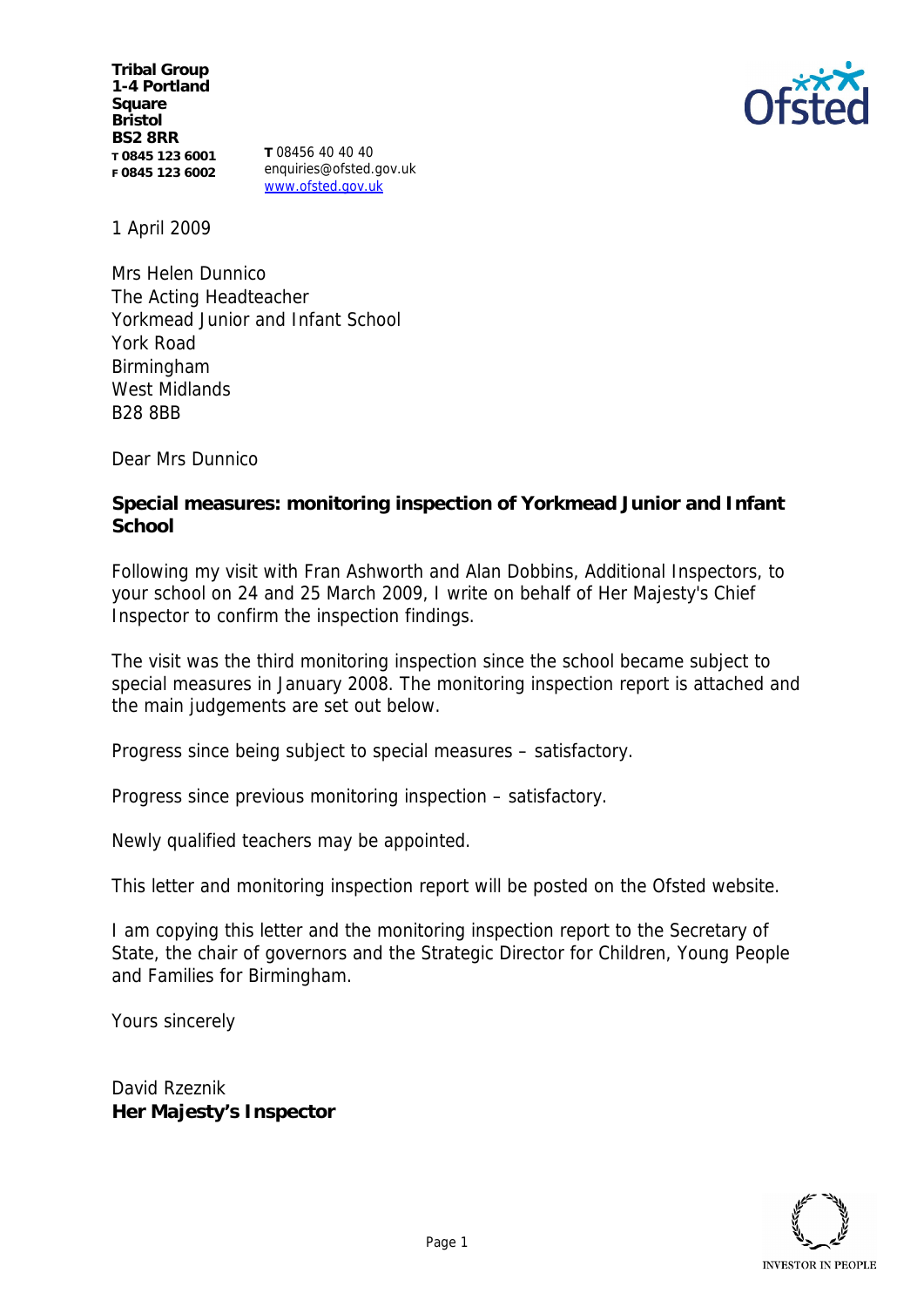

**Special measures: monitoring of Yorkmead Junior and Infant School**

**Report from the third monitoring inspection on 24 and 25 March 2009**

# **Evidence**

Inspectors observed the school's work, and scrutinised documents and pupils' work in Reception and Years 1, 2, 3 and 5. They also held discussions with some more able pupils in Years 1 and 5. They met the acting headteacher, assistant headteachers and the English, mathematics and inclusion leaders. Inspectors also held discussions with the chair of governors and the two National Leaders in Education who support the school. Inspectors undertook two joint lesson observations. One with the mathematics leader and another with the assistant headteacher.

## **Context**

The acting headteacher continues to lead and manage the school. Governors are in the process of appointing a substantive headteacher. At the end of December 2008 a Reception, Year 4 and Year 1 supply teacher left the school. Two permanent teachers were appointed for the Reception and Year 1 classes. A long term supply teacher is covering the Year 4 class until the end of the summer term 2009. In January 2009 the local authority inspected the school for the third time since it was placed in special measures.

### **Achievement and standards**

Standards at the end of Reception, Years 2 and 6 continue to rise. Attainment is also rising steadily in other years too. Predicted results for Years 2 and 6 indicate that there will be a marked rise in the percentage of pupils reaching the expected level for their age. The proportion reaching the higher levels in English and mathematics in both years is also predicted to rise.

Pupils' progress is accelerating across the school. This is because teaching is more effective and work is better matched to pupils' differing capabilities. Since September 2008, pupils in Years 2, 4 and 6 have made good progress in reading and writing. Pupils' progress in mathematics is also accelerating, particularly in Years 3, 5 and 6. The mathematics intervention and booster work in the upper school is paying dividends. Since January 2009, pupils receiving additional support have made particularly good progress. Data shows that pupils with learning difficulties are making much better progress than in the past.

Despite the improved rate of progress for many pupils, the rate at which pupils learn is variable within and between year groups. For example, in one Year 3 class all of the pupils have made good progress in reading since September 2008. In contrast, only half of the pupils in the other Year 3 class have made good progress over the same period. It is a similar picture in writing in Year 1, with one class performing

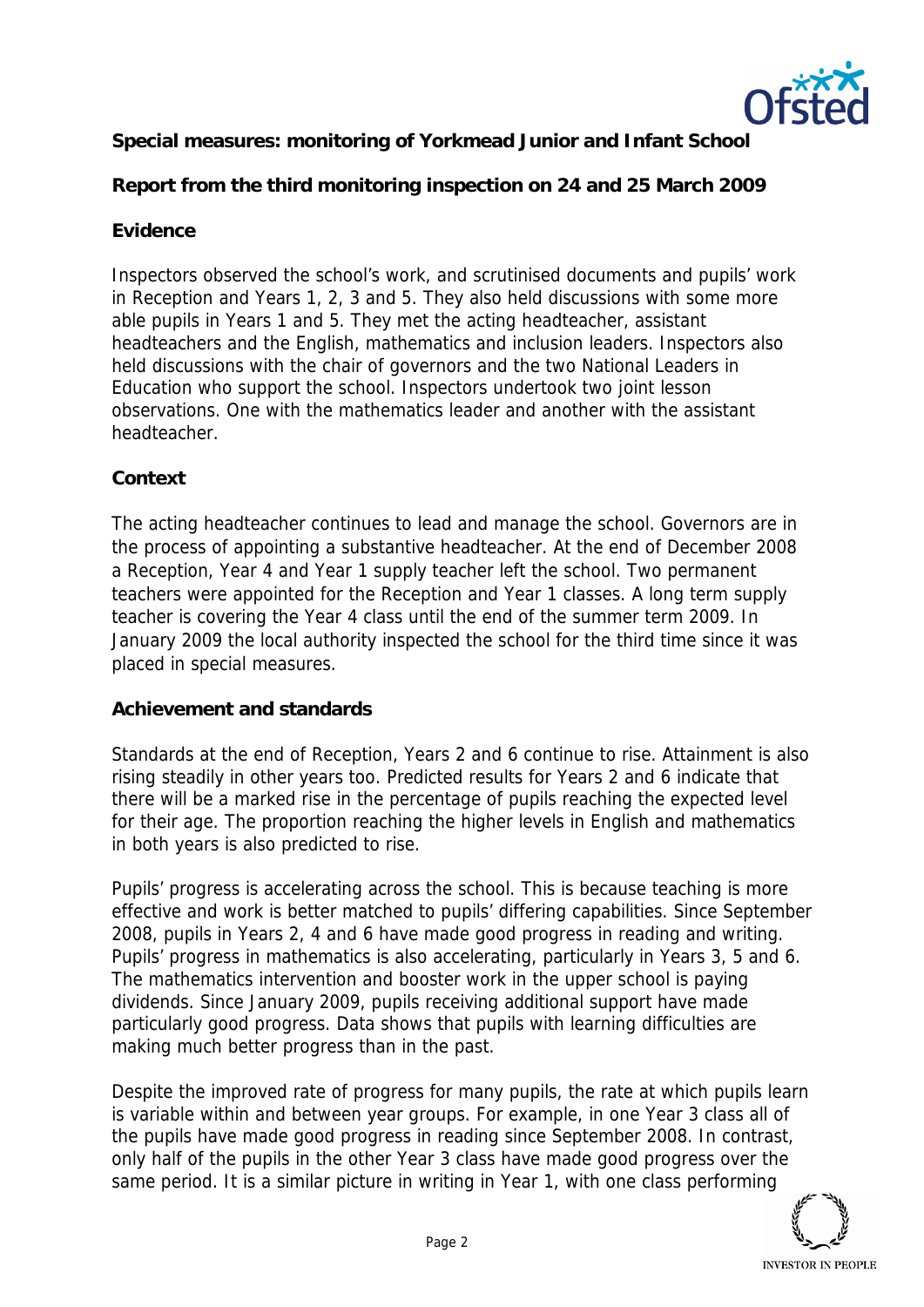

much better than the other in this subject. In Year 3 over three quarters of the pupils have made good progress in mathematics since September 2008, whereas in Year 4 only a third has made good gains in their learning. Data also shows that there are a few individuals in most years that are stuck or are making slow progress in either reading, writing or mathematics. Leaders are aware of the problem and are putting in strategies to improve the situation. On the next monitoring visit inspectors will evaluate the impact the work is having on reducing the variability in pupils' performance.

The recent local authority inspection indicated that the 2009 targets set for pupils in Years 1, 3 and 4 were too low. New realistic targets have been set for these years. The 2009 targets for Years 2 and 6 are appropriately challenging.

Progress since the last visit on the area for improvement:

 raise standards in English and mathematics in Key Stages 1 and 2 **–** satisfactory.

### **Personal development and well-being**

Pupils are well behaved and have very positive attitudes to learning. They like school and can think of few things they would want to change. Attendance is below average. This is mainly because a large number of pupils have rightly been given authorised absence for religious observance and many pupils were absent during the bad weather in December 2008. A few families continue to take holidays in term time even when it has not been sanctioned by the school. Children's attendance in the Nursery and Reception classes is not good enough. Too many children do not attend regularly enough and this is having an adverse impact on their learning.

### **Quality of provision**

The quality of teaching and learning continues to improve. There is much more good teaching than when the school was placed in special measures. The two new permanent teachers in Reception and Year 1 have settled in well and are quickly giving of their best. It is clear that teachers can produce satisfactory or better lessons when they know that they are to be inspected. However, data shows that pupils' progress is inconsistent because teaching quality varies between years and within subjects. Some teachers deliver consistently good lessons and consequently pupils make good gains in their learning. However, some teachers are able to teach some subjects well and others adequately. Leaders understand that further professional development and targeted support are required to improve individual teachers' subject knowledge in specific areas of learning to further raise standards.

The use of assessment information to plan work for differing abilities is much improved. The pace of lessons is now more brisk and time is generally being used wisely. Expectations as to what pupils can achieve are higher and work is more challenging. The activities given to the more and less able are now better suited to

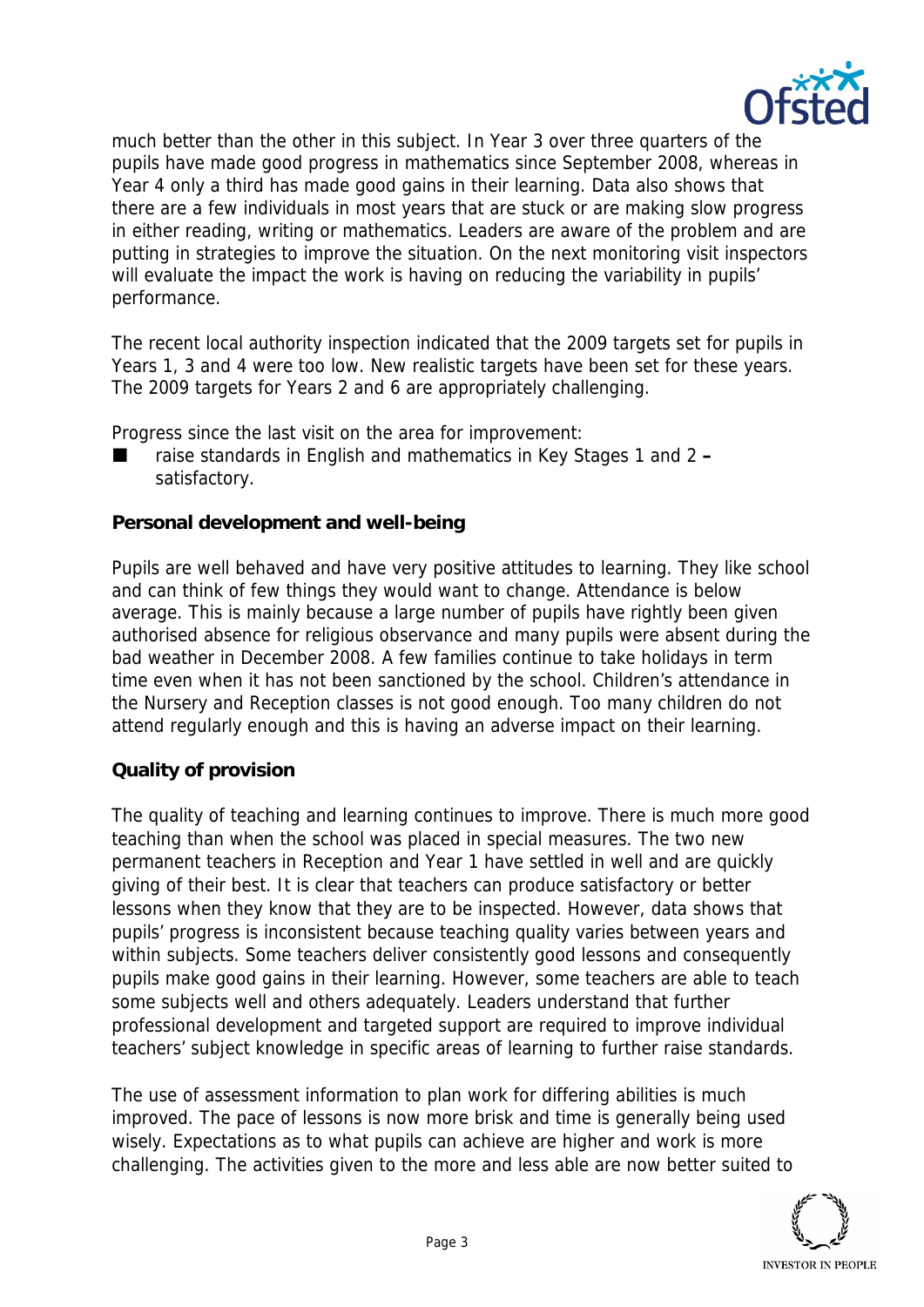

their specific needs. Teachers and their assistants are using a wider range of strategies and resources to motivate and increase pupils' enjoyment of learning. Practical equipment is now being used more frequently, particularly to support mathematics and writing activities. In all lessons, there are very good relationships between teachers and pupils and amongst the pupils themselves. Pupils are motivated and are keen to do well. These attributes boost their performance.

Where teaching is good it is primarily because expectations are high and work is demanding for all ability groups. Lessons move along at a good pace and pupils are engrossed in what they are doing. Teaching assistants are effectively deployed, their work is well focused, and this ensures pupils achieve the lesson objectives. Where teaching is satisfactory it is mainly because the pitch of the work is not quite right for individuals or specific groups. On occasions teaching assistants are not managed well enough and their skills are not fully utilised. There are times when teachers talk too much and pupils are too passive. As a result, pupils have too few opportunities to think and learn for themselves.

Nursery lesson planning is not robust enough. Planning for adult-led activities is adequate but the planning for child-initiated learning is not sharp enough. The activities that are not adult-led sometimes lack challenge and there are insufficient good quality resources to support child-initiated activities. Teaching assistants are not always effectively deployed and their work is not always well focused. They do not put their bilingual skills to good use. Not enough use is made of children's home language to reinforce and consolidate learning.

The nursery is located in a two storey house that has been adapted for educational use. The indoor accommodation is cramped and it is difficult for staff or children to move easily between the two floors. The accommodation is hindering children's learning and the layout of rooms makes it difficult for the nursery teacher to oversee the quality of teaching and its impact. Outdoor facilities are not good enough. The outdoor space is bleak and uninviting. There are too few outdoor resources to promote children's creative and physical development.

The quality of marking is improving but remains inconsistent. For example, the quality of marking is satisfactory in Year 1 but is inadequate in one of the Year 2 classes. It is unsatisfactory because Year 2 work is simply ticked and not properly corrected. Messy presentation is too readily accepted and feedback on what pupils do well and what must be improved is rare. Not all teachers model good handwriting or spelling when commenting in books. The new handwriting scheme is starting to improve pupils' handwriting and the presentation of work is better in most, but not all, books.

A good feature is the placing of literacy and numeracy targets in the front of pupils' books so pupils know what skills they are aiming to achieve. However, the targets are not written in a language that the younger and less able pupils readily understand.

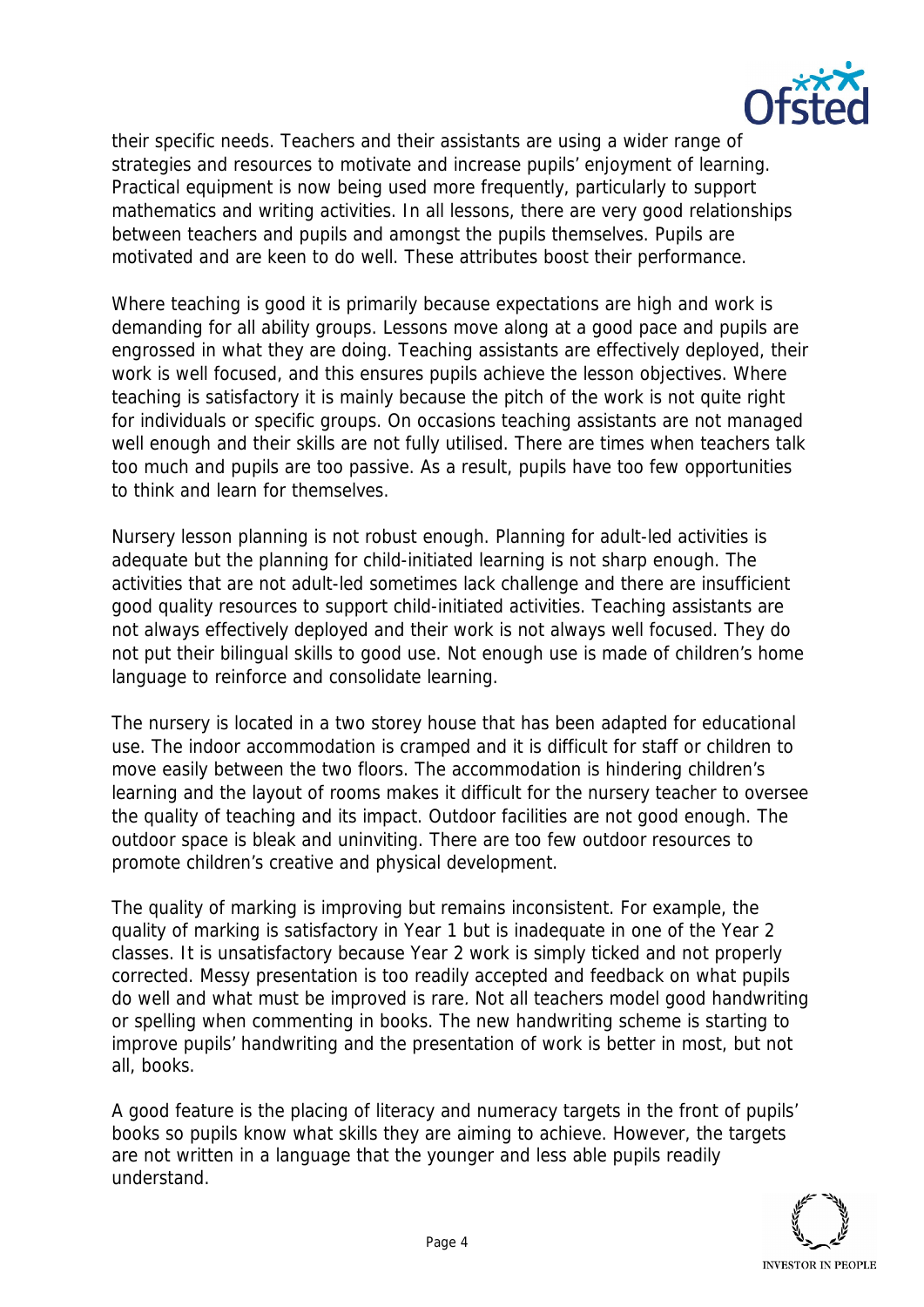

The older pupils know the National Curriculum level that they are working at and what they must do to achieve the next National Curriculum level. This is an improvement since the last monitoring visit.

Teachers generally moderate pupils' attainment accurately and this ensures that there is a secure baseline from which to track pupils' future progress. However, leaders recognise that the judgements made about the standards achieved at the end of Year 5 in July 2008 were not robust enough. Therefore, the tracking of the oldest pupils' progress is not yet secure. Procedures to track the attainment and progress of pupils with special educational needs, and for those with English as an additional language, have improved. A much clearer distinction is now made between the specific needs and the support and guidance required for both groups.

Progress since the last inspection on the areas for improvement:

- $\blacksquare$  improve the quality and consistency of teaching by raising the expectations of staff, by planning work that meets the needs of all abilities and by increasing the pace of lessons – satisfactory
- improve marking and assessment, so that all pupils receive clear guidance on what it is they need to do to improve and ensure that the needs of higher attainers, those with learning difficulties and those who speak English as an additional language are met – satisfactory.

**Leadership and management**

The acting headteacher and senior staff are doing a good job and the school is continuing to move in the right direction. They are ably supported by the chair of governors. Subject leaders are now more involved in evaluating the school's work and this is improving the school's capacity to improve further. The National Leaders in Education continue to support the school but they are taking more of a 'back seat' letting senior staff take the lead on initiatives.

The English and mathematics leaders have a good grasp of the main strengths and weaknesses in their subjects. This is because they have soundly monitored and evaluated the quality of provision. There has been a concerted effort by both subject leaders to remedy weaknesses in provision, for example introducing better approaches to teach reading, writing and calculation with good results. The grouping of pupils by ability in mathematics is helping to ensure work is more closely matched to pupils' needs and the introduction of guided reading is improving pupils' reading and comprehension skills.

Professional development to improve teachers' generic teaching skills has been effective. This has led to a wider range of strategies being employed to teach reading, writing, mathematics and science. Lesson planning has been successfully refined to ensure work is much better matched to pupils' capabilities. Work done with individual teachers to improve their teaching skills has been productive. It is clear from the lessons seen that teachers' subject knowledge has improved and they are now using appropriate methods and resources to accelerate pupils' progress.